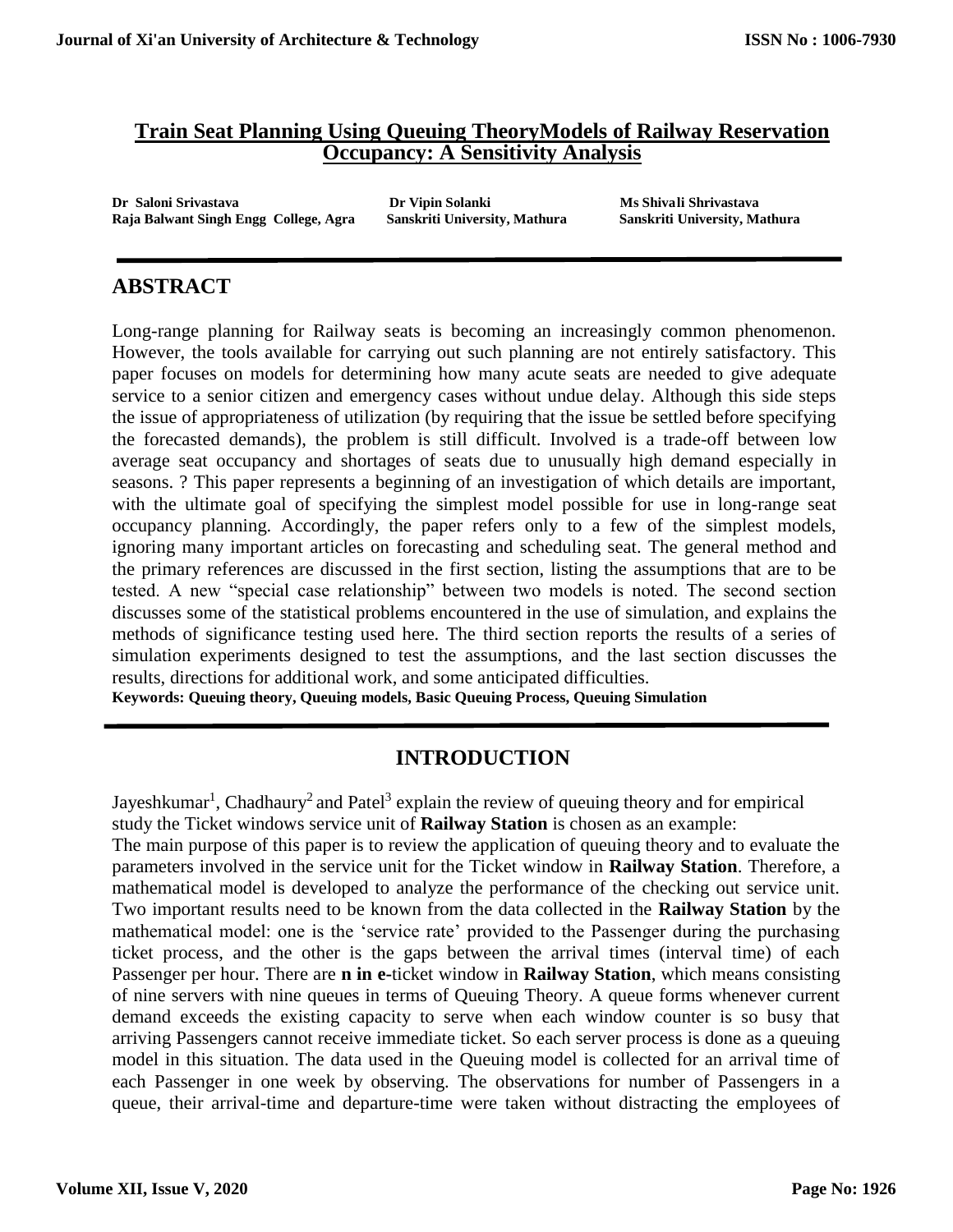Railway station. The whole procedure of the service uniteach day was observed and recorded using a time-watch during the same time period for each day. The aim of studying queuing system simulation is trying to detect the variability in a quality of service due to queues in Ticket window service units, find the average queue length before getting served in order to improve the quality of the services where required, and obtain a sample performance result to obtain timedependent solutions for complex queuing models. The defined model for this kind of situation where a network of queues is formed is time-dependent and needs to run simulation. The results obtained from **Railway station (Ahemdabad)** using queuing model suggest applying other Railway station of big cities.

In this paper we investigate the important details, with the ultimate goal of specifying the simplest model possible for use in long-range seat occupancy planning and also refer the simplest models, ignoring many important articles on forecasting and scheduling seat. In this paper a new "special case relationship" between two models is noted. Further we also discuss some of the statistical problems encountered in the use of simulation, and explain the methods of significance testing used here. We use the results of a series of simulation experiments designed to test the assumptions, and also directions for additional work, and some anticipated difficulties.

### **QUEUING THEORY**

Delays and queuing problems are most common features not only in our daily-life situations such as at a bank or postal office, at a ticketing office, in public transportation or in a traffic jam but also in more technical environments, such as in manufacturing, computer networking and telecommunications. They play an essential role for business process re-engineering purposes in administrative tasks. "Queuing models provide the analyst with a powerful tool for designing and evaluating the performance of queuing systems." (Bank, Carson, Nelson & Nicol, 2001)Whenever Passengers arrive at a service facility, some of them have to wait before they receive the desired service. It means that the Passenger has to wait for his/her turn, may be in a line. Passengers arrive at a service facility (sales checkout zone Big Bazar) with several queues, each with one server (sales checkout counter). The Passengers choose a queue of a server according to some mechanism (e.g., shortest queue or shortest workload). Sometimes, insufficiencies in services also occur due to an undue wait in service may be because of new employee. A delay in service jobs beyond their due time may result in losing future business opportunities. Queuing theory is the study of waiting in all these various situations. It uses queuing models to represent the various types of queuing systems that arise in practice. The models enable finding an appropriate balance between the cost of service and the amount of waiting.

### **QUEUING MODELS WITH SINGLE STAGE (FACILITY)**

The term queuing system is used to indicate a collection of one or more waiting lines along with a server or collection of servers that provide service to these waiting lines. The example of **Railway Station** is taken for queuing system discussed in this section include:

- 1) A single waiting line and multiple servers (fig.1),
- 2) Multiple waiting lines (arranged by priority) and multiple servers (fig.2) and
- 3) A single waiting line and a single server (fig.3).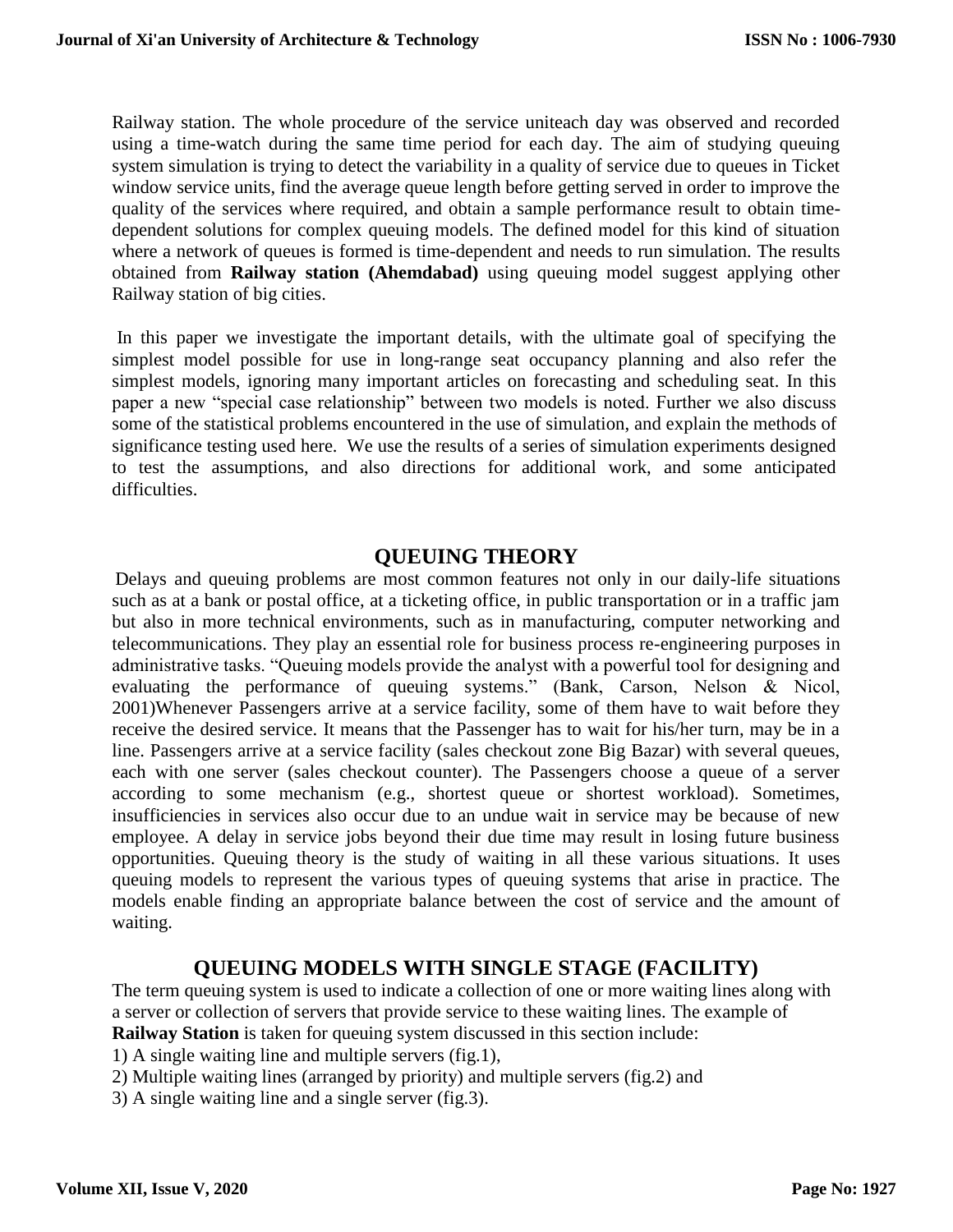All results are presented in next chapter assuming that FIFO is the queuing discipline in all waiting lines and the behavior of queues is **jockey1**.The **Railway Station** consists of multiple units of ticket window, each unit contains one employee. This kind of a system is called a multiple-server system with single service facility, in other words multiple ticket windows (service units) as a server available in a system. There are two possible models for multipleserver system: Single-Queue Multiple-Server model, and Multiple-Queue Multiple-Server model. Using the same concept of model, the ticket window units are all together taken as a series of servers that forms either single queue or multiple queues for tickets.(single service facility) where the arrival rate of Passengers in a queuing system and service rate per busy server are constants regardless of the state of the system (busy or idle). For such a model the following assumptions are made:

### **ASSUMPTIONS**

According to Jayeshkumar<sup>1</sup>, Chadhaury<sup>2</sup> and Patel<sup>3:</sup>

#### **a) Arrivals of Passengers follow a Poisson process**

- i) The number of Passengers that come to the queue of ticket window server during time period [t, t+s) only depends on the length of the time period 's' but no relationship with the start time 't'.
- ii) If s is small enough, there will be at most one Passenger arrives in a queue of a server during time period [t, t+s). Therefore, the number of Passengers that arrive in an interval [t, t+s) follows a Poisson distribution and the arrivals of them in a queue follows a Poisson process.

A Poisson process as a sequence of events 'randomly spaced in time'. The Passenger enters one line and then switches to a shorter line to reduce the waiting time.

#### **b) Inter arrival times of a Poisson process are exponentially distributed**

Let  $T_1$  = the time until the next arrival from  $t_0$  to  $t_1$  i.e.  $(t_0 - t_1)$ and  $P(T_1 > t) = P_0(t) = e^{-\mu t}$  then  $P(T_1 \le t) = F_{T_1}(t) = 1 - e^{-\mu t}$  and  $f_{T_1}(t) = \mu e^{-\mu t}$  for  $t > 0$ Similarly the random variables  $T_1, T_2, T_3, \dots, T_n, \dots$  of interarrival times are independent of each other and each has an exponential distribution with mean  $1/\mu$ .

#### **c) Service times are exponentially distributed**

 This has been examined by Q-Q plot of collected data given below. The length of the time between arrivals and departures contain the length of the queue and the service time. So the service times are exponentially distributed. Q-Q plot shows the service time is exponentially distributed: Exponential Q-Q Plot of Service Time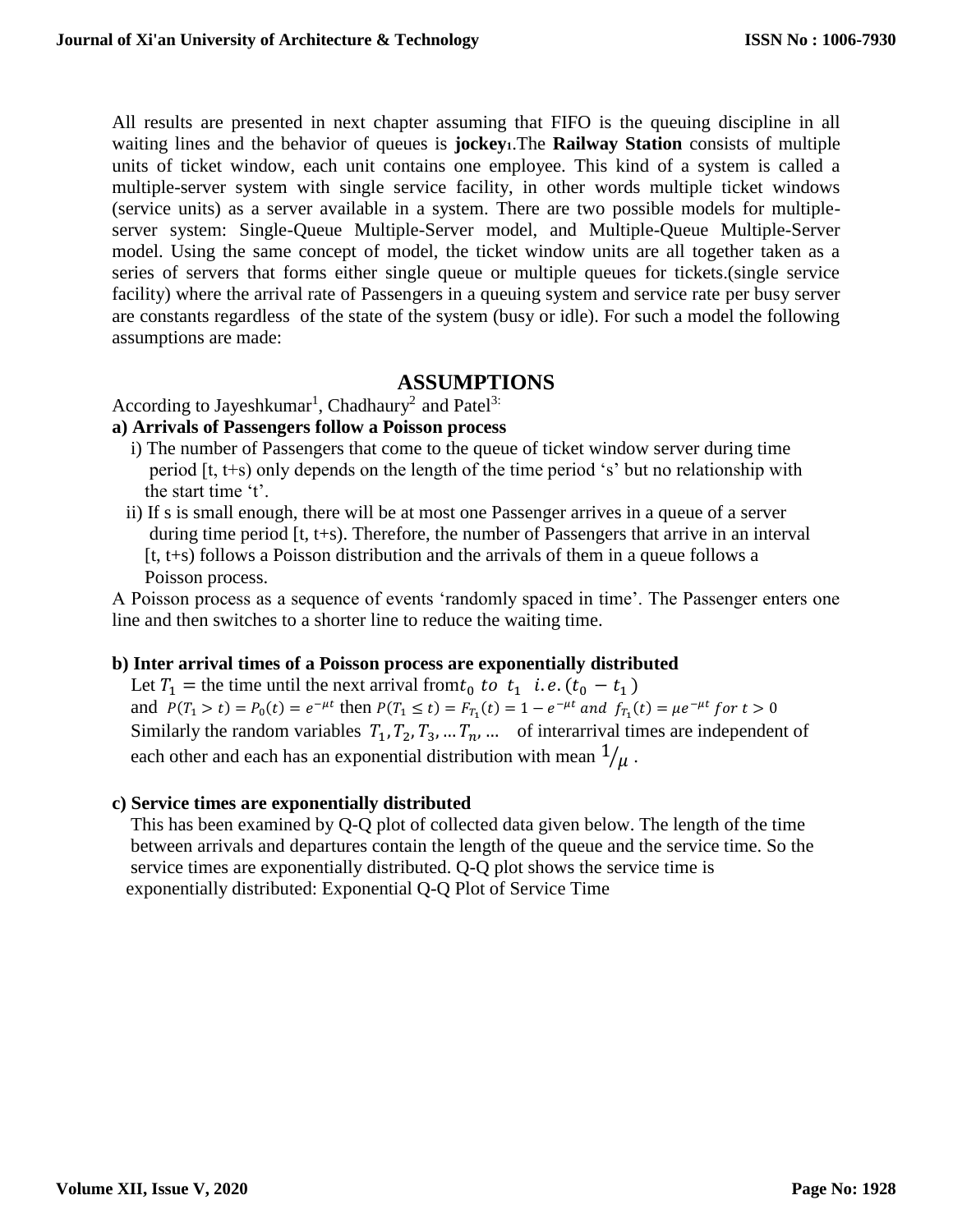

and there is one more thing to mention is that there are only a few points on the graph but the number of observations in the original data is nearly 100. The reason for this condition is that, the data was not observed per seconds, whereas service may vary per second. Therefore, some service time has identical value of time.

- **d) Identical service facilities (same sales checkout service on each server)**
- **e) No Passenger leaves the queue without being served.**
- **f) Infinite number of Passengers in queuing system of ICA (i.e. no limit for queue capacity).**

#### **g) FIFO (First in First Out) or FCFS (First Come First Serve)**

 Passengers arriving from different flows are treated equally by placing into the queues, respecting strictly, their arriving order. Already in the queue are served in the same order they entered, this means, first Passenger that comes in the queue is the first one that goes out. All Passengers arriving in the queuing system will be served approximately equally distributed service time and being served in an order of first come first serve, whereas Passenger choose a queue randomly, or choose or switch to shortest length queue. There is no limit defined for number of Passengers in a queue or in a system.

### **BASIC QUEUING PROCESS**

Passengers requiring service are generated over time by an input source. The required service is then performed for the Passengers by the service mechanism, after which the Passenger leaves the queuing system. We can have following two types of models: One model will be as Singlequeue Multiple-Servers model (fig.1) and the second one is Multiple-Queues, Multiple-Servers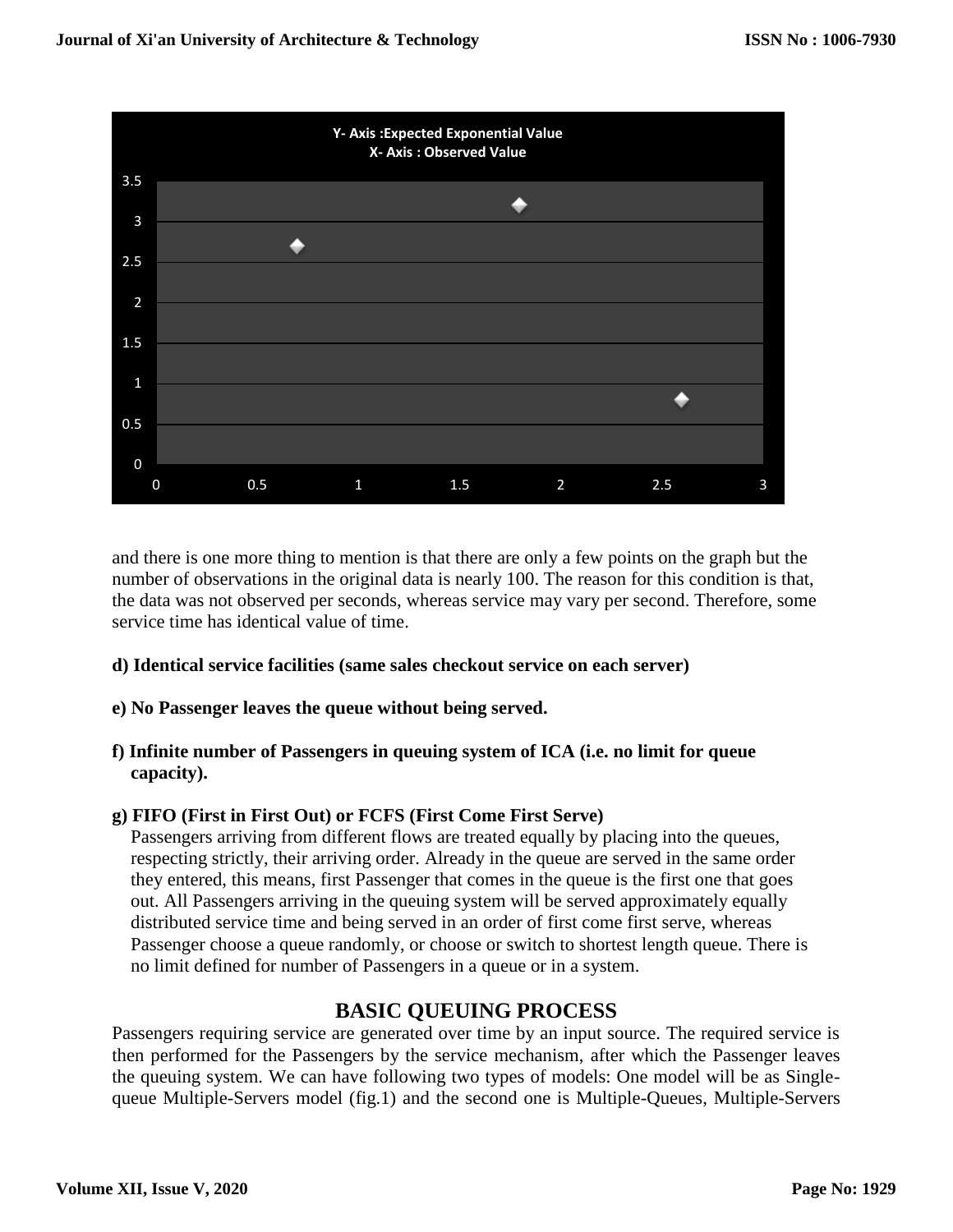model (fig.2) (Sheu, C., Babbar S. (Jun 1996)).



**Fig. 1: Single Stage Queuing Model with Single Queue & Multiple Parallel Servers**



**Fig. 2: Single Stage Queuing Model with Multiple Queue & Multiple Parallel Servers**

| Passengers in<br>Passengers<br>queue<br><b>Service</b><br>Facility |  |
|--------------------------------------------------------------------|--|
|                                                                    |  |

**Fig. 3: Single Stage Queuing Model with Single Queue & Single Parallel Servers**

In these models, three various sub-processes may be distinguished:

 **Arrival Process**: Includes number of Passengers arriving, several types of Passengers, deterministic or stochastic arrival distance, and arrival intensity. The process goes from event to event, i.e. the event "Passenger arrives" puts the Passenger in a queue, and at the same time schedules the event "next Passenger arrives" at some time in the future.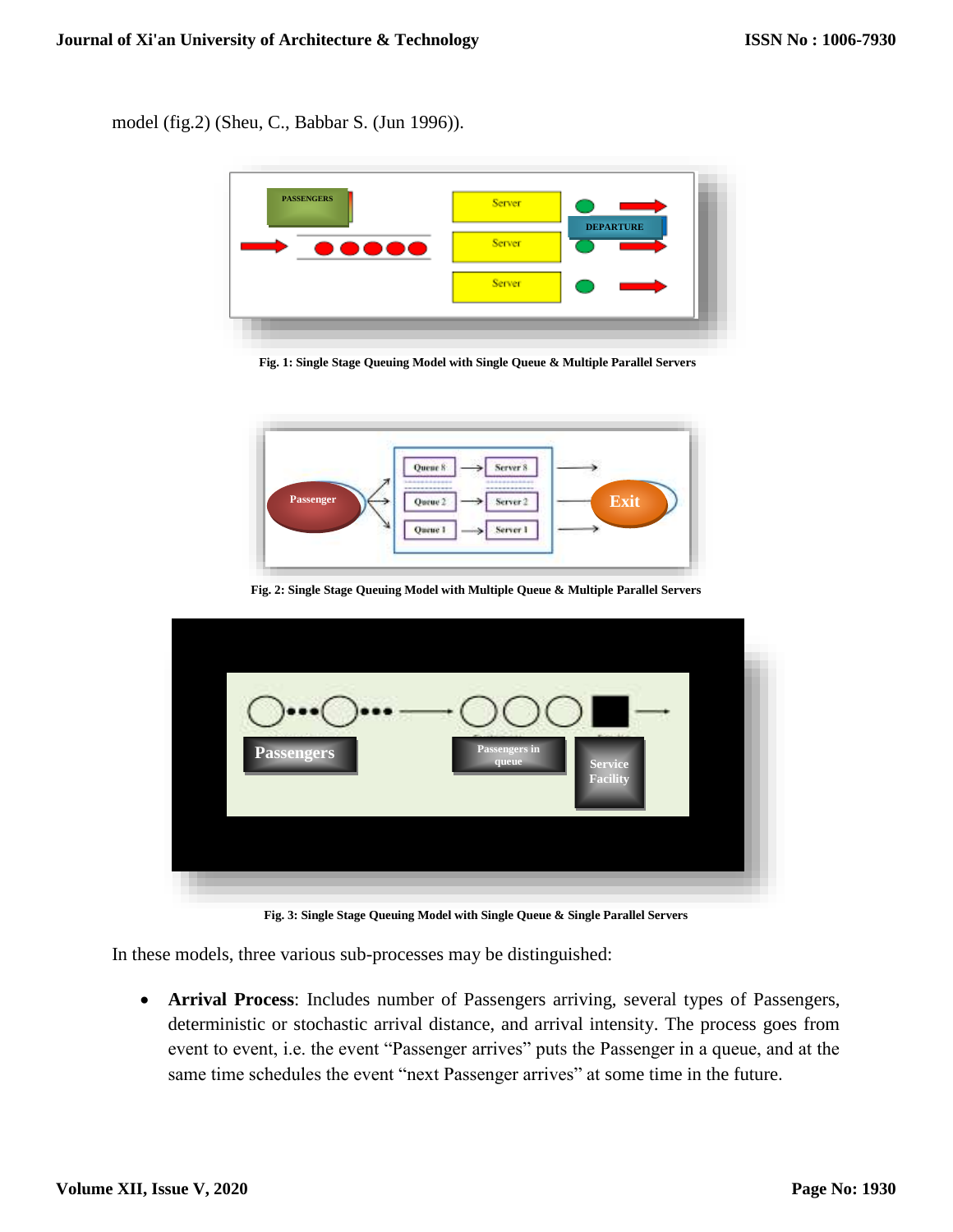- **Waiting Process**: Includes length of queues, servers' discipline (First In First Out). This includes the event "start serving next Passenger from queue" which takes this Passenger from the queue into the server, and at the same time schedules the event "Passenger served" at some time in the future.
- **Server Process**: Includes a type of a server, serving rate and serving time. This includes the event "Passenger served" which prompts the next event "start serving next Passenger from queue".(Troitzsch, 2006)

The Queuing model is commonly labeled as M/M/c/K, where first M represents Markovian<sub>2</sub> exponential distribution of inter-arrival times, second M represents Markovian exponential distribution of service times, c (a positive integer) represents the number of servers, and K is the specified number of Passenger in a queuing system. This general model contains only limited number of K Passenger in the system. However, if there are unlimited number of Passenger exist, which means  $K = Q$ , then our model will be labeled as  $M/M/c$  (Hillier & Lieberman, 2001.)

#### **Parameters in Queuing Models (Multiple Servers, Multiple Queues Model)**

- $\triangleright$  n Number of total Passengers in the system (in queue plus in service).
- $\triangleright$  c Number of parallel servers (Ticket window units in Railway Station).
- $\triangleright$  S Arrival rate (1 / (average number of Passengers arriving in each queue in a system in one hour)).
- $\triangleright$  T Serving rate (1 / (average number of Passengers being served at a server per hour)).
- $\triangleright$  cT Serving rate when c > 1 in a system.
- $\triangleright$  r System intensity or load, utilization factor (=  $1/(c\mu)$ ) (the expected factor of time the server is busy that is, service capability being utilized on the average arriving Passengers)

Departure and arrival rate are state dependent and are in steady-state (equilibrium between events) condition.

#### **NOTATIONS & THEIR DESCRIPTION FOR SINGLE QUEUE AND PARALLEL MULTIPLE SERVERS MODEL (FIG.1) ASSUMING THE SYSTEM IS IN STEADY-STATE CONDITION**

 $P_0$ : Steady – state Probabilities of all idle servers inthe system

i.e. 
$$
P_0 = \left[\sum_{n=0}^{c-1} \frac{\gamma^n}{n!} + \frac{\gamma^c}{c!(1-\rho)}\right]^{-1}
$$
 where  $\gamma = \frac{\lambda}{\mu}$ 

 $P_n$ : Steady – state Probabilities of n Passengers inthe system, i.e.,  $P_n = \frac{\lambda^n}{c! c^{n-r}}$  $\frac{\lambda^n}{c!c^{n-c}\mu^n}P_0$ ; n > c

L<sub>q</sub>: Average number of Passengers inthe waiting line (queue) i. e., L<sub>q</sub> =  $\frac{v^c}{c!(1-\epsilon)^{1-\epsilon}}$  $\frac{\gamma^c}{c!(1-\rho)^2}P_0$ 

 $W_q$ : Average waiting time a Passenger spends waiting ibn the line excluding the service time  $W_q = \frac{L_q}{\lambda}$ λ

There are no predefined formulas for networks of queues, i.e. multiple queues (fig.2). A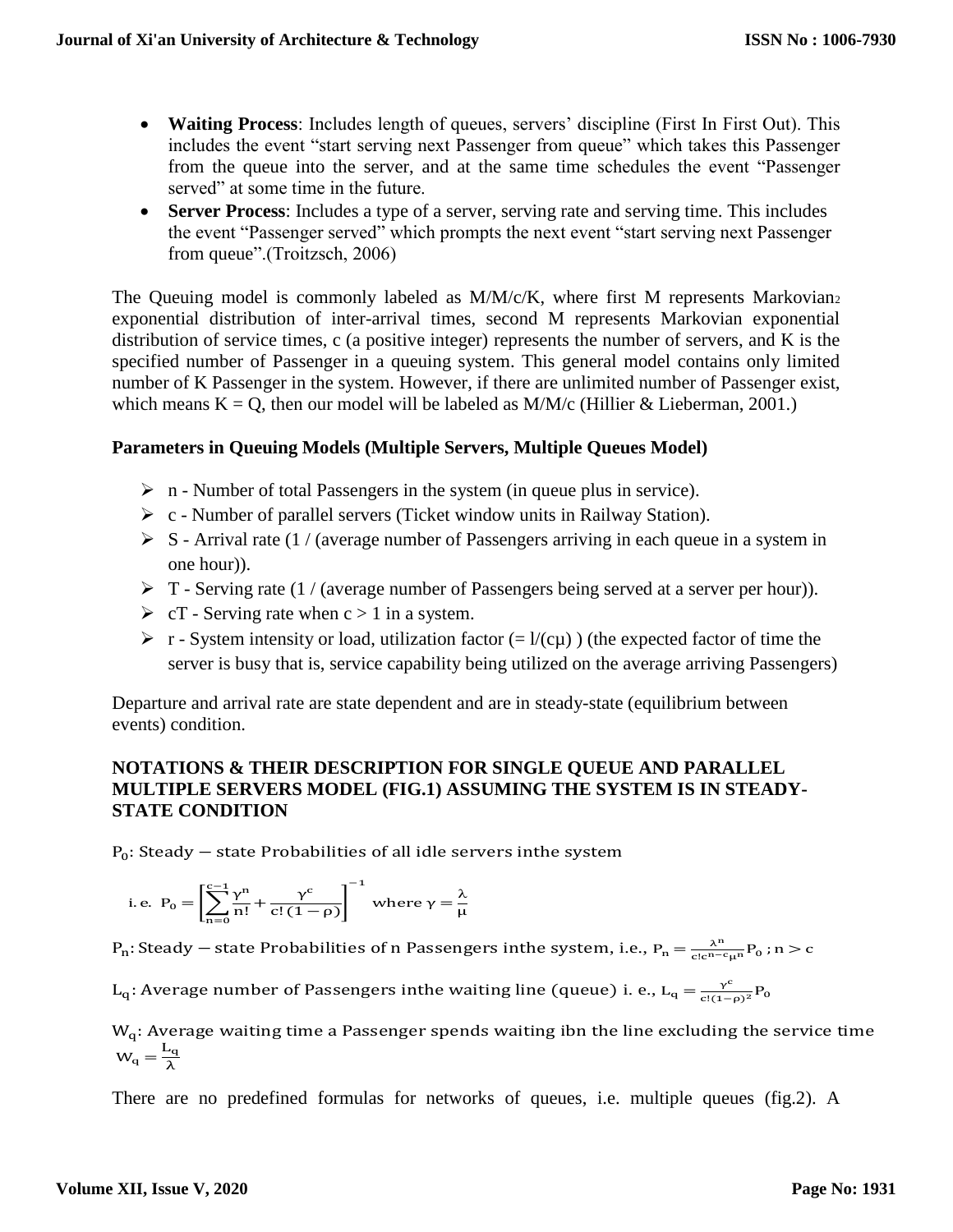complexity of the model is the main reason for that. Therefore, we use notations and formulas for single queue with parallel servers. In order to calculate estimates for multiple queues multiple servers' model, we may run simulation.

#### **Expected length of each Queue**

Besides service time, it is important to know the number of Passengers waiting in a queue to be served. It is possible that any Passenger would change his queue and choose another if find a shorter queue in another parallel server. In general, variability of inter-arrival and service time causes lines to fluctuate in length. Then question arises, what could be the estimated length of the queue in any server? These counts are a combination of input processes, that are: arrival point process, Poisson counting process (which counts only those units that arrive during the interarrival time and these units are conditionally independent on Poisson interval), and counting group of units being served within the Poisson interval. The above mentioned formula of Lq is defined for average queue length of the queuing system but does not evaluate a length of parallel queues.

We are next concerned about how to obtain solution for a queuing model with a network of queues? Such questions require running Queuing Simulation. Simulation can be used for more refined analysis to represent complex systems.

## **QUEUING SIMULATION**

The queuing system is when classified as M/M/c with multiple queues where number of Passengers in the system and in a queue is infinite, the solution for such models are difficult to compute. When analytical computation of T is very difficult or almost impossible, a Monte Carlo simulation is appealed in order to get estimations. A standard Monte Carlo simulation algorithm fix a regenerative state and generate a sample of regenerative cycles, and then use this sample to construct a likelihood estimator of state. (Nasroallah, 2004) Although supermarket sales do not have regenerative situation but simulation here is used to generate estimated solutions.

Simulation is the replication of a real world process or system over time. Simulation involves the generation of artificial events or processes for the system and collects the observations to draw any inference about the real system. A discrete-event simulation simulates only events that change the state of a system. Monte Carlo simulation uses the mathematical models to generate random variables for the artificial events and collect observations. (Banks, 2001)

Discrete models deal with system whose behavior changes only at given instants. A typical example occurs in waiting lines where we are interested in estimating such measures as the average waiting time or the length of the waiting line. Such measures occur only when the Passenger enters or leaves the system. The instants at which changes in the system occurs identify the model's events, e.g. arrival and departure of the Passengers. The arrival events are separated by the 'inter-arrival time' (the interval between successive arrivals), and the departure events are specified by the service time in the facility. The fact that these events occur at discrete points is known as "Discrete-event Simulation." (Taha, 1997)

When the interval between successive arrivals is random then randomness arises in simulations. The time t between Passengers arrivals at Railway Station is represented by an exponential distribution; to generate the arrival times of the next Passengers from this distribution, we have  $t = \frac{1}{u}$  $\frac{1}{\mu}$ ln(1−R) where R = random number. (1−R) is a compliment of R, so we can replace (1  $- R$ ) with R.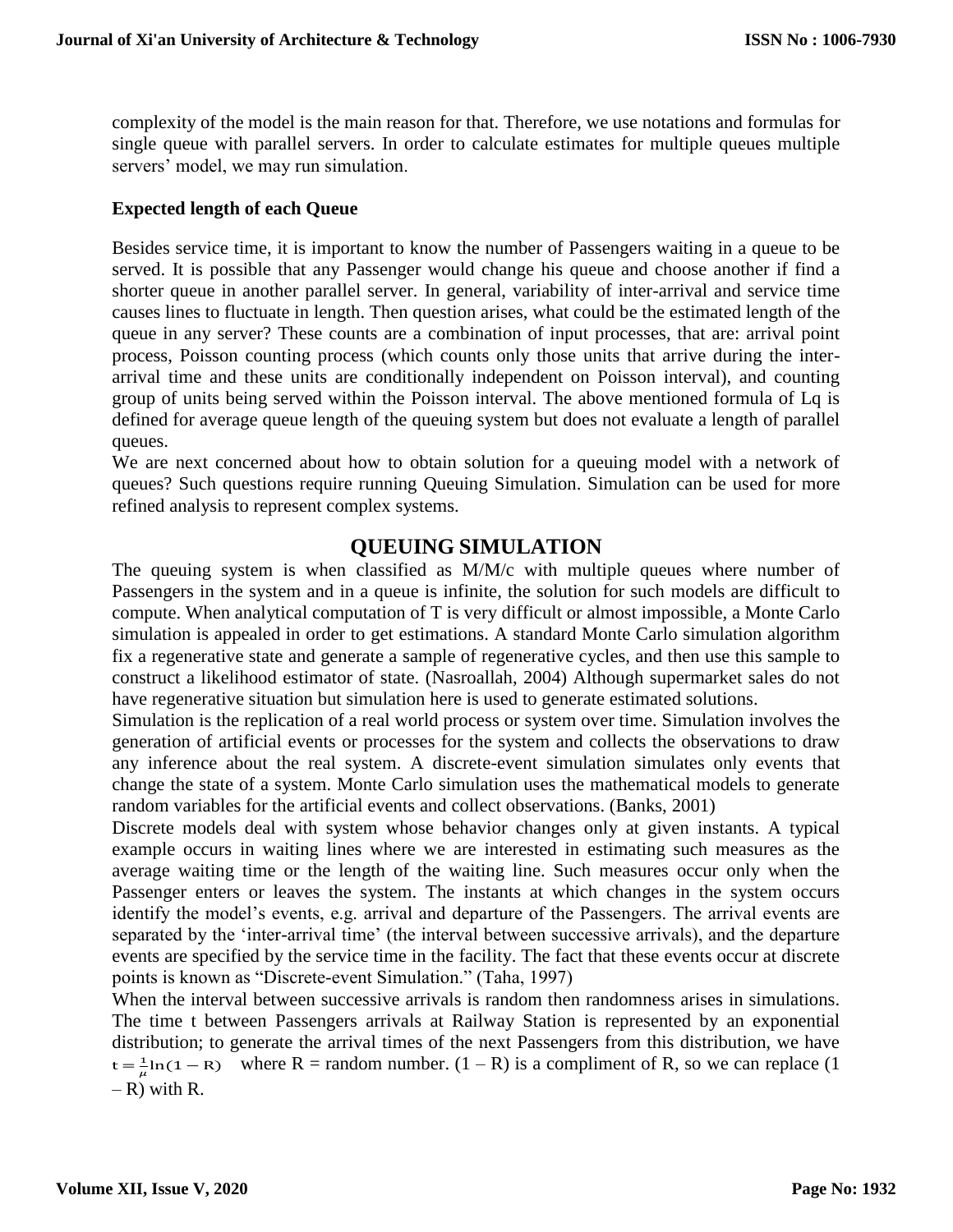In keeping with the queuing theory models, simulated daily arrivals followed the Poisson probability law, and lengths of stay followed the negative exponential probability law (actually its discrete counterpart, the geometric probability law).

## **DISCRETE TIME ARRIVALS AND DEPARTURES**

The column labeled discrete arrivals" uses the same assumptions as Young's model, except that there is a finite waiting line of non- emergent passengers. The column labeled "discrete and continuous" contains simulated values assuming (arbitrarily) that one-half of emergency arrivals occur between the normal (after- noon) admitting hour and the midnight census, 10 percent between the midnight census and the normal reservation hour, and the remaining percent occur after the reserved days have occurred but before the normal reservation hour. The average census in both simulations is the average 'm' right census, rather than the continuous average. In contrast to Young's results, the simulated values do not always exceed the theoretical values. Nor does the more realistic value of the "discrete and continuous" model always fall between the discrete model and the theoretical value. This difference is due to the finite backlog of passengers.

## **EARLY RESERVATION VERSUS TURN-AWAY**

In the models of Young, Shonick, and Shonick and Jackson, all arriving emergency passengers who cannot be given a seat are turned away from the bogie being modeled. The frequency of "turn-away" is reduced in these models by specifying an occupancy level *B*  above which only emergency arrivals are reserved. The alternative of early reservation was implemented in the simulation by scanning the list of reservation dates and reservation passengers with the fewest number of days remaining, until all emergency arrivals are considered. This is only done in the event that all seats, including the number designated for emergency reservations, are full.

Turning away emergency passengers lowers the reservation rate but does not affect the length of stay (passenger days per seat), whereas reservation early to consider emergencies changes the length-of-stay distribution and thereby lowers average length of route, but does not affect the reservation rate.

### **SEAT RESERVATIONS FOR NON EMERGENT PASSENGERS**

The queuing theory models did not allow seats to be reserved one or more days in advance of reservation. However, in the discrete time simulation model, it is an easy matter to reserve seats one day in advance simply admits non emergent passengers before emergent passengers. An alternate policy is to allow any unfilled seat to be used if necessary for an emergency reservation, even if the scheduled passenger is due to arrive momentarily. In this case, the passenger who has been bumped is assumed to remain on the waiting list.

For the configuration, the magnitude of the improvement is slightly larger by eliminating reservations. Although the waiting list will increase if either action is taken, the effect on the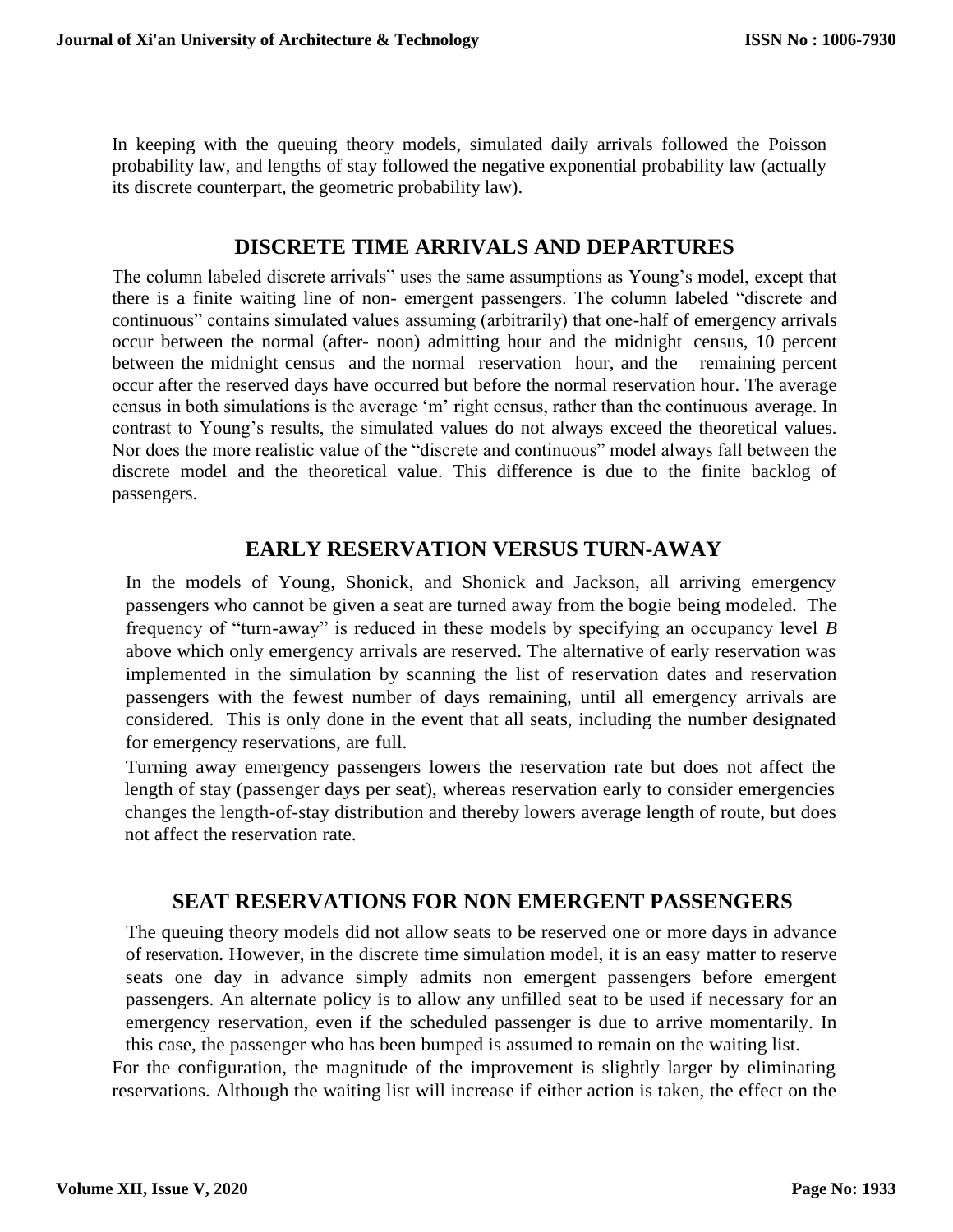waiting list appears to be different under the early reservation assumption than under the turn- away assumption.

But that is not the whole story. The effect of removing seat reservations is reversed when the waiting lines build up substantially. In the  $(26,4)$  configuration, there are not enough unrestricted seats to handle the non emergent load, so eliminating the reservation system exacerbates the problem. The waiting lists mount at an increasing rate and average census actually diminishes.

The conclusion is that "restricting reservations to emergencies only at high occupancy levels" and "eliminating the reservation of seats for non emergent passengers" have similar effects on the average census and average waiting lists (ignoring the very important behavioral implications of these policies). However, the exact magnitude of this effect is dependent on how emergencies are handled and the current arrival rate and waiting lists at the facility. The potential change in census is of both practical and statistical significance, but it must be carefully evaluated in each instance.

## **UNRESTRICTED BEDS NEEDED**

We have noted that restricting non emergent reservations that effectively prohibits the reservation of a non emergent passenger per day, with the result that the waiting lines built up indefinitely. This effect is predictable in the queuing theory model. If it is generally valid, this inequality can provide a guide for setting the designated seat occupancy*.* As long as it is satisfied, we can be assured that all non emergent passengers can be admitted, eventually. However, we should do some sensitivity analysis here to model with overflows of emergency passengers turned away.

For our assumed seat unit with arrival rates of non emergent and emergent passengers per day and average length of stay, the minimum number of unrestricted seats that satisfies Shonick and Jackson's inequality. (Some rather extensive number pushing is involved.) We have noted previously that the configuration was unable to handle the non emergent load under any of the simulation assumptions. Just as the preceding analysis predicts, the waiting line increases with no apparent limits.

However, the average waiting list is suspiciously large for the configuration with early reservation and no seat reservations for scheduled train. In fact, the waiting line at the *end* of the simulated days. When this simulation was continued, the trend continued.

The conclusion is that Shonick and Jackson's inequality provides a guideline as to the necessary number of seats available for either emergent or non emergent reservation, but that systems that lose fewer passenger days than the Shonick and Jackson model predicts (either because of no seat reservations for non emergent passengers, or because of early reservation instead of turning away emergency overflows) must have more non restricted seats than the inequality specifies.

### **A SPECIAL CASE**

If there are sufficient restricted seats to ensure that the facility is virtually never entirely full, then the method of handling overflows of emergencies becomes irrelevant. Moreover, no patient days are lost due to turn away or early reservations; thus, the long-run average census will be the ratio of the arrival rate to the service rate per server, the usual result in queuing models. In fact, Shonick and Jackson formulated an expression for the average census when *B*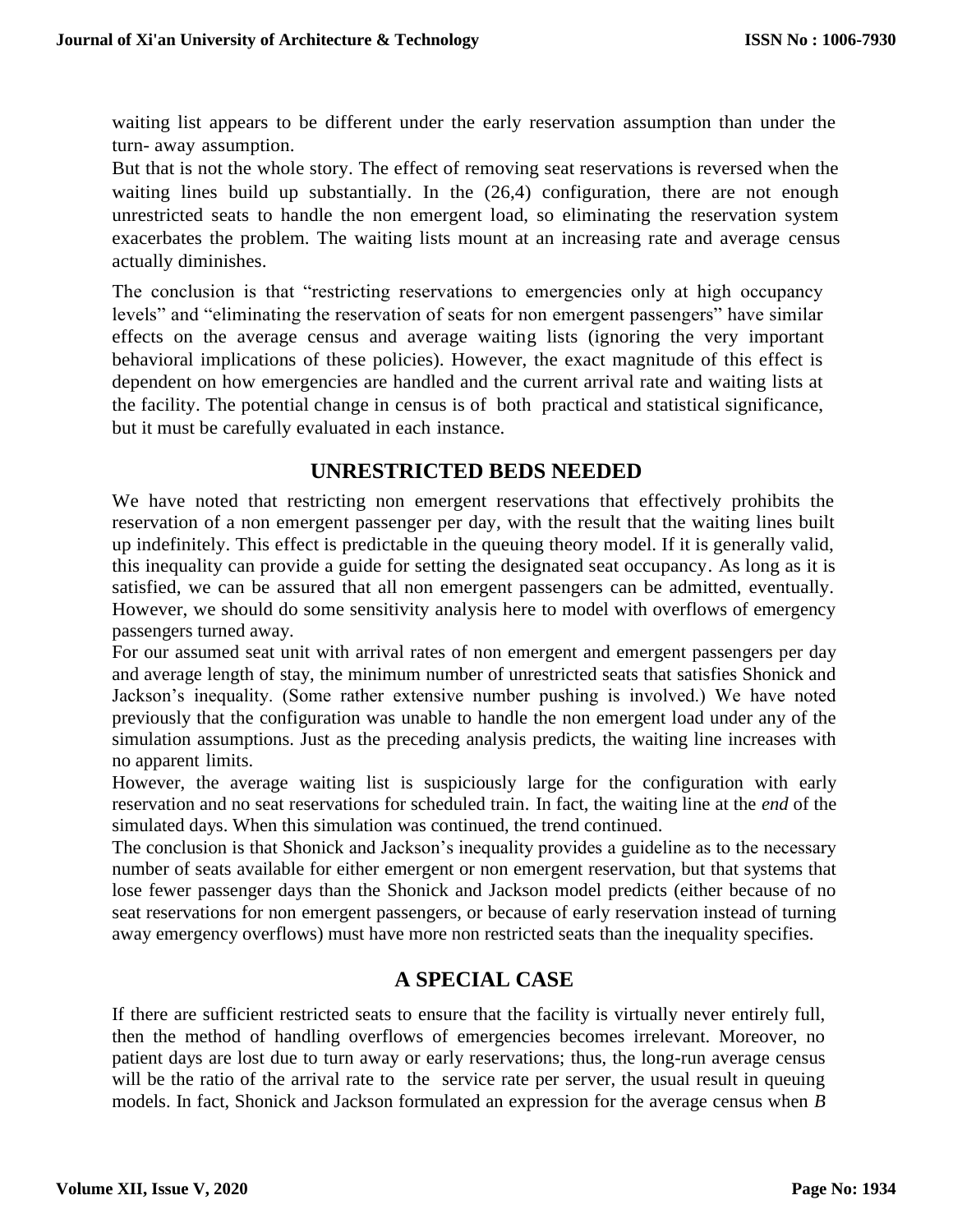(seats available for either emergent or non emergent reservations) remained fixed as *S* (total seats) became infinite, but they did not show that the resulting equation  $2^3$  reduces to this simple ratio. The result is easily seen, and will not be included here.

A sequence of simulations was run with increasing seat complement *(S)* which provides for these two convergences in average census.

This sequence also points out one way in which the models investigated in this paper mimic the real world. As more seats are made available, more seats are filled (but not without limit, of course). For example, when the pressure of emergent passengers arriving to a full facility is relieved (seats are increased), fewer passengers are attempted early; thus, average length of stay increases and average census increases, even though demand (in terms of arrival rate) stays the same. Conversely, when the pressure increases (seats are decreased), length of stay drops. This would also occur if the increase in pressure were due to an increased arrival rate rather than a decrease in seats.

## **DISCUSSION AND CONCLUSIONS**

The simulations reported here test the significance of some of the fundamental assumptions of the queuing theory approaches cited, and demonstrate that average census and likelihood of seat shortage vary significantly when assumptions of continuous arrivals/departures or turning away passengers are altered. The errors are serious enough that one should be cautious in applying the results in census planning whenever any significant probability exists that the facility will be full.

There are other assumptions, not tested here, that can be handled by simulation. Examples are variations in the arrival rate based on weekly patterns or annual patterns, and variations in the length of stay distribution, either by class or reservation (e.g., emergent versus non emergent), or by day of week. That these effects exist has been documented. However, Shonick chooses to sidestep this issue, saying, It is assumed that the planner would not wish to adopt as 'desirable' (seat) complements which are unnecessarily large because of avoidable day of the week census fluctuations resulting from administratively faulty reservation and get reservation policy. If one does not assume that this pattern should be ignored, then the use of steady arrival rates is called into question. Analysis of the impact of this assumption on average census and seat shortage will be of great interest.

The implementation of models intended for long-range seat planning is hindered by data requirements that are difficult to satisfy. For example, estimating the length of stay distribution is not straightforward in an institution that is under pressure due to lack of seats. In order to accurately represent the situation faced by the railway, the model needs an input consisting of what the length of stay and arrival distributions there were no early reserved seats or passengers turned away due to seat pressures, and 2) utilization of seats was always appropriate. This information is extremely difficult to obtain. Again, in order to accurately represent the results of differing admissions policies, the model must have the pattern of demands according to when the request for reservation was made, rather than when the passenger get reservation. Also, if a passenger is purposely demanded to the wrong seat because of census pressure, he should be counted as a demand for the appropriate seat (rather than the one to which he was reserved), so that the model will place him where he belongs if more seats are made available.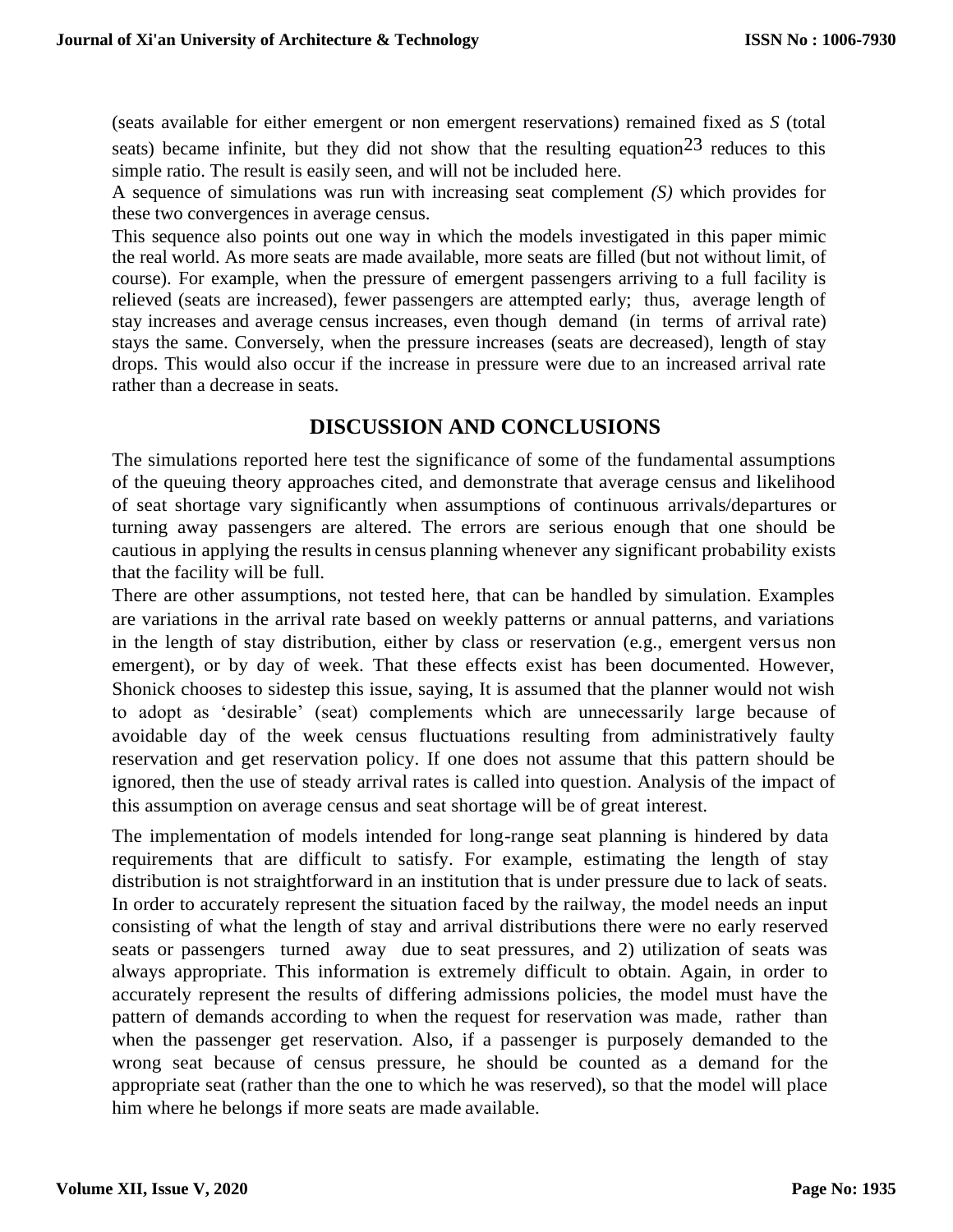These difficulties are pointed out to demonstrate that a highly refined model may not be appropriate for long-range seat planning since the errors inherent in forecasting the input to the model are likely to be substantial. In the final analysis, it may be decided that a model for long-range seat planning need not represent every detail of railway operations. It is hoped that continued analysis will bring to light the most important details, and that a generally useful model with a moderate amount of detail will result.

We have carefully studied the results of two mathematical modeling efforts and found them both to be much more restrictive in their usefulness in railway seat planning than may be suspected at first reading. Those papers were not exceptional in that regard, however. It is hoped that this paper will promote the recognition that sensitivity analysis should be part of all operations research, and is particularly important for models that are being suggested for general use.

### **REFERENCES**

- 1. Abolnikov, L., Dshalalow, J. E., Dukhovny, A. M. (1990), "On Some Queue Length Controlled Stochastic Processes, "Journal of Applied Mathematics and Stochastic Analysis, Vol. 3, No. 4.
- 2. Adan, I.J.B.F., Boxma1, O.J., Resing, J.A.C. (2000), "Queuing models with multiple waiting lines," Department of Mathematics and Computer Science, Eindhoven University of Technology, Banks, J., Carson, J. S., Nelson, B. L., Nicol, D. M. (2001), Discrete-Event System Simulation, Prentice Hall international series, 3rd edition, p24–37.
- 3. Bhatti, S. A., Bhatti, N. A. (1998), Operations Research an Introduction, Department of ComputerScience, Quad-e-Azam University, p.315–356.
- 4. Hillier, F. S., Lieberman, G. J. (2001), Introduction to Operations Research, McGraw-Hill higher education,  $7<sub>th</sub>$  edition,  $p834-8$ .
- 5. Jensen, Paul A. (2004), "Queuing models," Operations Research Models and Methods[,www.me.utexas.edu/~jensen/ORMM/models/unit/queue/index.html](http://www.me.utexas.edu/~jensen/ORMM/models/unit/queue/index.html).
- 6. Keith G. Calkins (May 2005), "Queuing theory and Poisson distribution," Statistical Probabilities and Distributions, Ch. 10, 10, [www.Andrews.edu/~calkins/math/webtexts/prod10.html](http://www.andrews.edu/~calkins/math/webtexts/prod10.html).
- 7. Nasroallah, A. (2004), "Monte Carlo Simulation of Markov Chain Steady-state Distribution," Extract Mathematics, Vol. 19, No. 2, p279-288.
- 8. Patel, J. J., Chadhaury, R. M., Patel, J. M., (2019), "Queuing theory and its application at railway ticket window", Journal of information, knowledge and research in information technology, Vol.02, Issue 01, p 99-113.
- 9. Sheu, C., Babbar S. (Jun 1996), "A managerial assessment of the waiting-time performance foralternative service process designs," Omega, Int. J. Mgmt Sci. Vol. 24, No. 6, pp. 689-703.
- 10. Taha, Hamdy A. (1997), Operations Research an Introduction, PHIPE Prentice, 6th edition, p607–643.
- 11. Tsuei, Thin-Fong; Yamamoto, W., "A Processing queuing simulation model for multiprocessorsystem performance analysis," Sun Microsystems, Inc.
- 12. Troitzsch, Klaus G., Gilbert, Nigel (Sep 2006), "Queuing Models and Discrete Event Simulation,"ZUMA Simulation Workshop 2006.